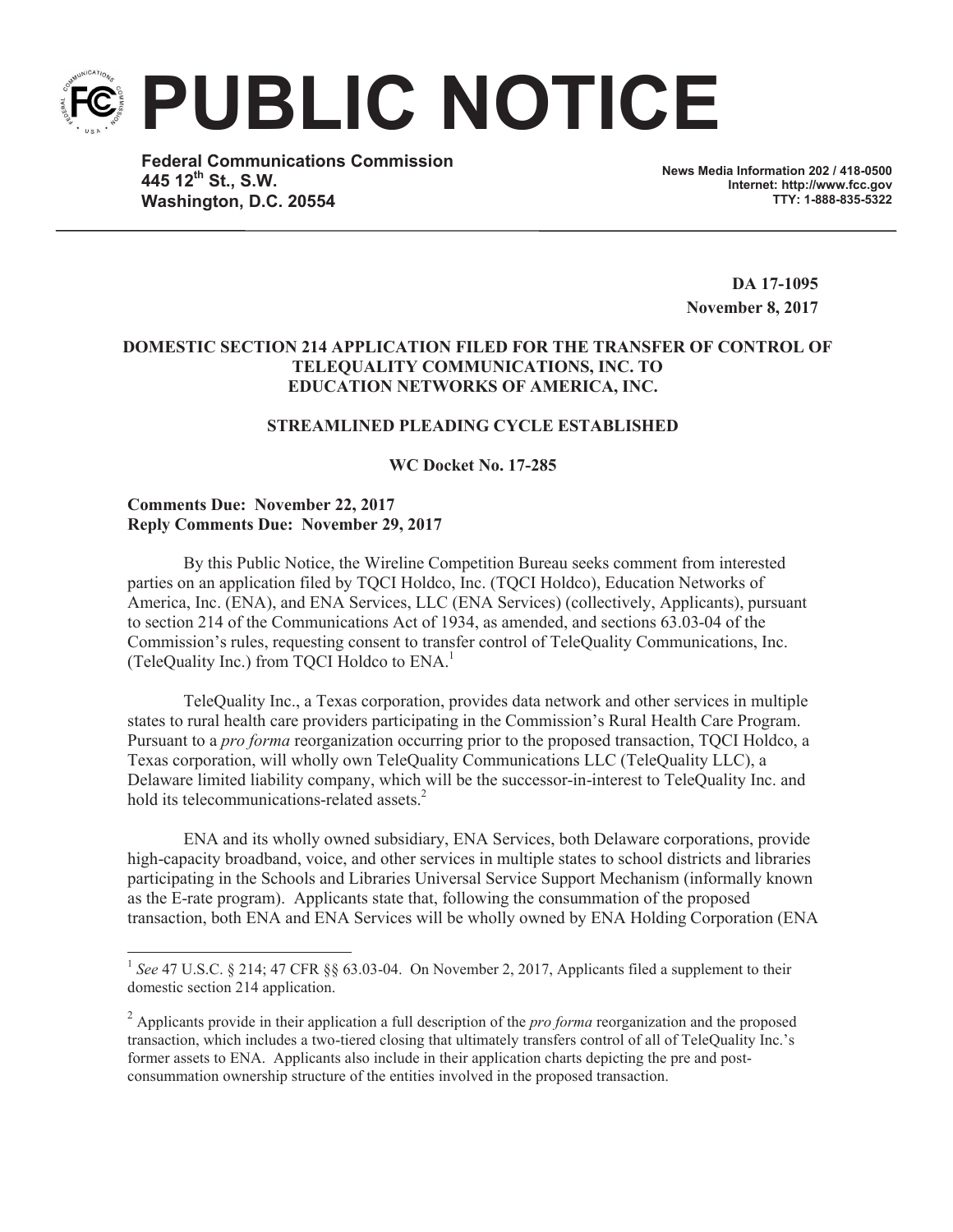Holding), a Georgia corporation. ENA Holding will be a subsidiary of a series of Delaware limited liability and holding companies ultimately held by Commodore Parent, LLC (Commodore Parent), a Delaware limited liability company. Upon closing, Applicants state the following entities will have a 10 percent or greater equity ownership interest in Commodore Parent: ZMC II, L.P. (ZMC II), a Delaware limited partnership (58.6 percent); Commodore Co-Investor Aggregator, LLC (Commodore Co-Investor), a Delaware limited liability company (13.8 percent); and TQCI Holdco  $(21.0 \text{ percent})$ .<sup>3</sup>

On October 13, 2017, TeleQuality Inc., TQCI Holdco, TQCI Holdings LLC, ENA, and Timothy Koxlien<sup>4</sup> entered into a Unit Purchase Agreement (Agreement) pursuant to which ENA will acquire control of TeleQuality Inc. Applicants state the Agreement provides for a corporate reorganization and a two-tiered closing. Prior to the closing of the transaction that is the subject of the instant application, TeleQuality Inc., TQCI Holdings LLC, and TQCI Holdco intend to effect a corporate reorganization pursuant to which: (a) TeleQuality Inc. will transfer its assets located in California (California Assets) to TQCI Holdco II, LLC (TQCI Holdco II), a new Delaware limited liability company that will be formed by TQCI Holdco; and (b) TeleQuality Inc. will be redomiciled and converted into a Delaware limited liability company, becoming TeleQuality LLC. Upon completion of the corporate reorganization, TQCI Holdco will own all of the issued and outstanding limited liability company interests of TeleQuality LLC and TQCI Holdco II.

Applicants state that, upon Commission consent and other regulatory approvals, the parties will consummate the first portion of the transaction contemplated in the Agreement, which excludes the California Assets.<sup>5</sup> Specifically, TQCI Holdco will contribute approximately 40 percent of its equity interests in TeleQuality LLC to ENA's indirect parent company, Commodore Parent, in exchange for equity in Commodore Parent, which will in turn contribute the equity interests in TeleQuality LLC to ENA. The value of the equity securities in Commodore Parent will equal approximately 40 percent of the value of TeleQuality LLC. Additionally, TQCI Holdco will contribute the remaining approximately 60 percent of its equity interests in TeleQuality LLC to ENA in exchange for cash. After the closing of this transaction, TeleQuality LLC will operate all assets (except for the California Assets) as a wholly-owned subsidiary of ENA. Upon approval by the State of California for the sale of the California Assets, TQCI Holdco will transfer the California Assets held by TQCI Holdco II to ENA.

Applicants assert that the proposed transaction is entitled to presumptive streamlined treatment under section  $(63.03(b)(2)(i)$  of the Commission's rules and that a grant of the application will serve the public interest, convenience, and necessity.<sup>6</sup>

 $647$  CFR § 63.03(b)(2)(i).

<sup>&</sup>lt;sup>3</sup> Applicants state that neither ZMC II, Commodore Co-Investor, nor TOCI Holdco hold any other telecom interests. Applicants further state that ZMC II is managed by its general partner ZMC Partners II, L.L.C. (ZMC Partners), a Delaware limited liability company. ZMC Partners is controlled by its Investment Committee, which is comprised of the following U.S. citizens, each holding one vote: Strauss Zelnick, Karl W. Slatoff, Andrew E. Vogel, Jordan Turkewitz, and Seymour Sammell. TQCI Holdco will continue to be wholly owned by TQCI Holdings LLC, a Delaware limited liability company which, in turn, will continue to be wholly owned by Timothy Koxlien, a U.S. citizen. Applicants state that no other person or entity will directly or indirectly own 10 percent or more of the equity of or control TeleQuality LLC upon closing.

<sup>&</sup>lt;sup>4</sup> Applicants state Timothy Koxlien owns and controls 100 percent of TQCI Holdings LLC, which in turn owns and controls 100 percent of TQCI Holdco.

 $<sup>5</sup>$  Applicants state that the exclusion of the California Assets from the first closing is designed to allow for the</sup> processing in due course of a transfer of control application by the California Public Utilities Commission.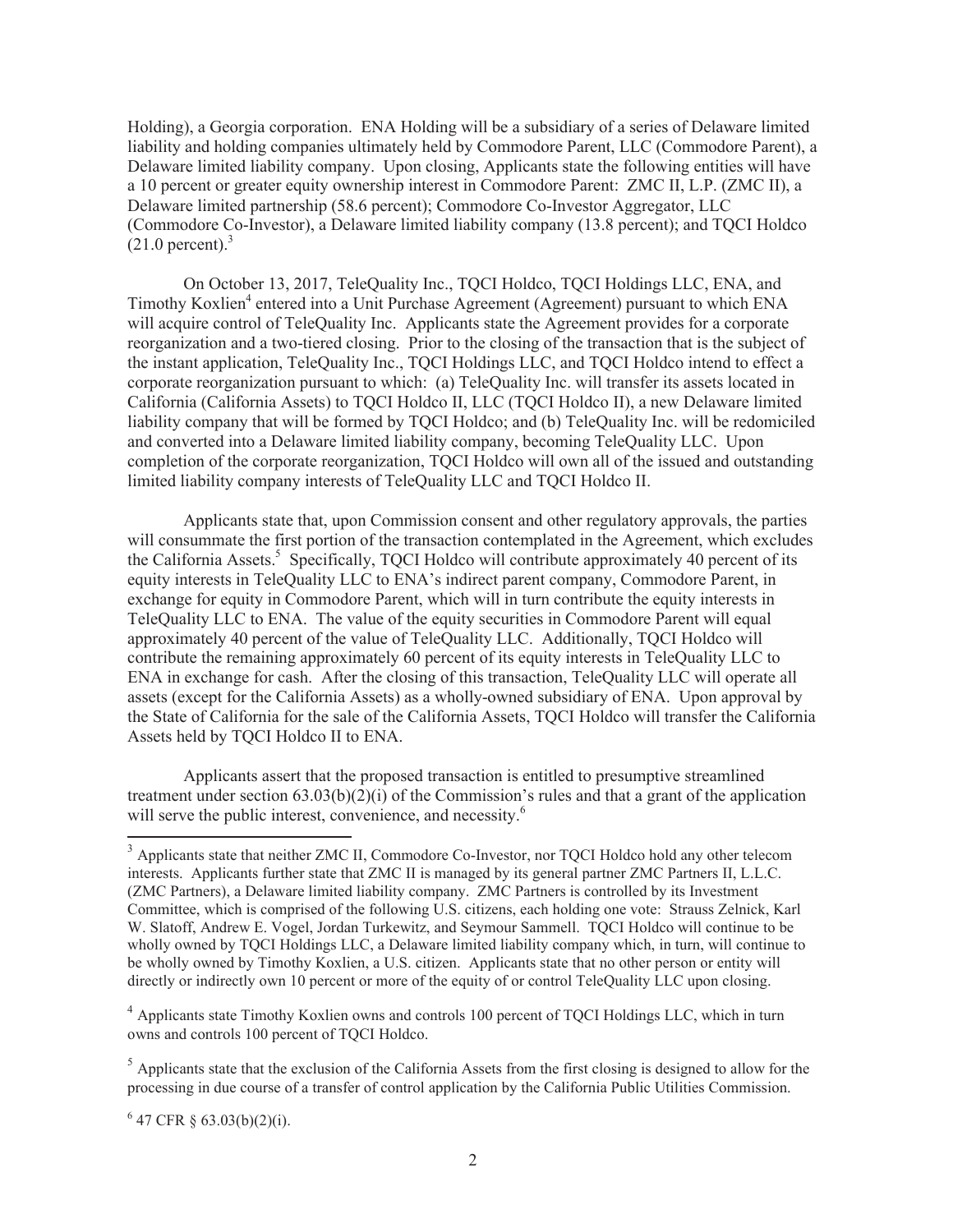Domestic Section 214 Application Filed for the Transfer of Control of TeleQuality Communications, Inc. to Education Networks of America, Inc., WC Docket No. 17-285 (filed Oct. 20, 2017).

#### **GENERAL INFORMATION**

The transfer of control identified herein has been found, upon initial review, to be acceptable for filing as a streamlined application. The Commission reserves the right to return any transfer application if, upon further examination, it is determined to be defective and not in conformance with the Commission's rules and policies. Pursuant to section 63.03(a) of the Commission's rules, 47 CFR § 63.03(a), interested parties may file comments **on or before November 22, 2017**, and reply comments **on or before November 29, 2017**. Pursuant to section 63.52 of the Commission's rules, 47 CFR § 63.52, commenters must serve a copy of comments on the Applicants no later than the above comment filing date. Unless otherwise notified by the Commission, the Applicants may transfer control on the 31st day after the date of this notice.

Pursuant to section 63.03 of the Commission's rules, 47 CFR § 63.03, parties to this proceeding should file any documents using the Commission's Electronic Comment Filing System (ECFS): http://apps.fcc.gov/ecfs/.

### **In addition, e-mail one copy of each pleading to each of the following:**

- 1) Tracey Wilson, Competition Policy Division, Wireline Competition Bureau, tracey.wilson@fcc.gov;
- 2) Gregory Kwan, Competition Policy Division, Wireline Competition Bureau, gregory.kwan@fcc.gov;
- 3) Jim Bird, Office of General Counsel, jim.bird@fcc.gov;

People with Disabilities: To request materials in accessible formats for people with disabilities (braille, large print, electronic files, audio format), send an e-mail to fcc504@fcc.gov or call the Consumer & Governmental Affairs Bureau at (202) 418-0530 (voice), 1-888-835-5322 (tty).

The proceeding in this Notice shall be treated as a "permit-but-disclose" proceeding in accordance with the Commission's ex parte rules. Persons making ex parte presentations must file a copy of any written presentation or a memorandum summarizing any oral presentation within two business days after the presentation (unless a different deadline applicable to the Sunshine period applies). Persons making oral ex parte presentations are reminded that memoranda summarizing the presentation must (1) list all persons attending or otherwise participating in the meeting at which the ex parte presentation was made, and (2) summarize all data presented and arguments made during the presentation. If the presentation consisted in whole or in part of the presentation of data or arguments already reflected in the presenter's written comments, memoranda or other filings in the proceeding, the presenter may provide citations to such data or arguments in his or her prior comments, memoranda, or other filings (specifying the relevant page and/or paragraph numbers where such data or arguments can be found) in lieu of summarizing them in the memorandum. Documents shown or given to Commission staff during ex parte meetings are deemed to be written ex parte presentations and must be filed consistent with rule 1.1206(b), 47 CFR § 1.1206(b). Participants in this proceeding should familiarize themselves with the Commission's ex parte rules.